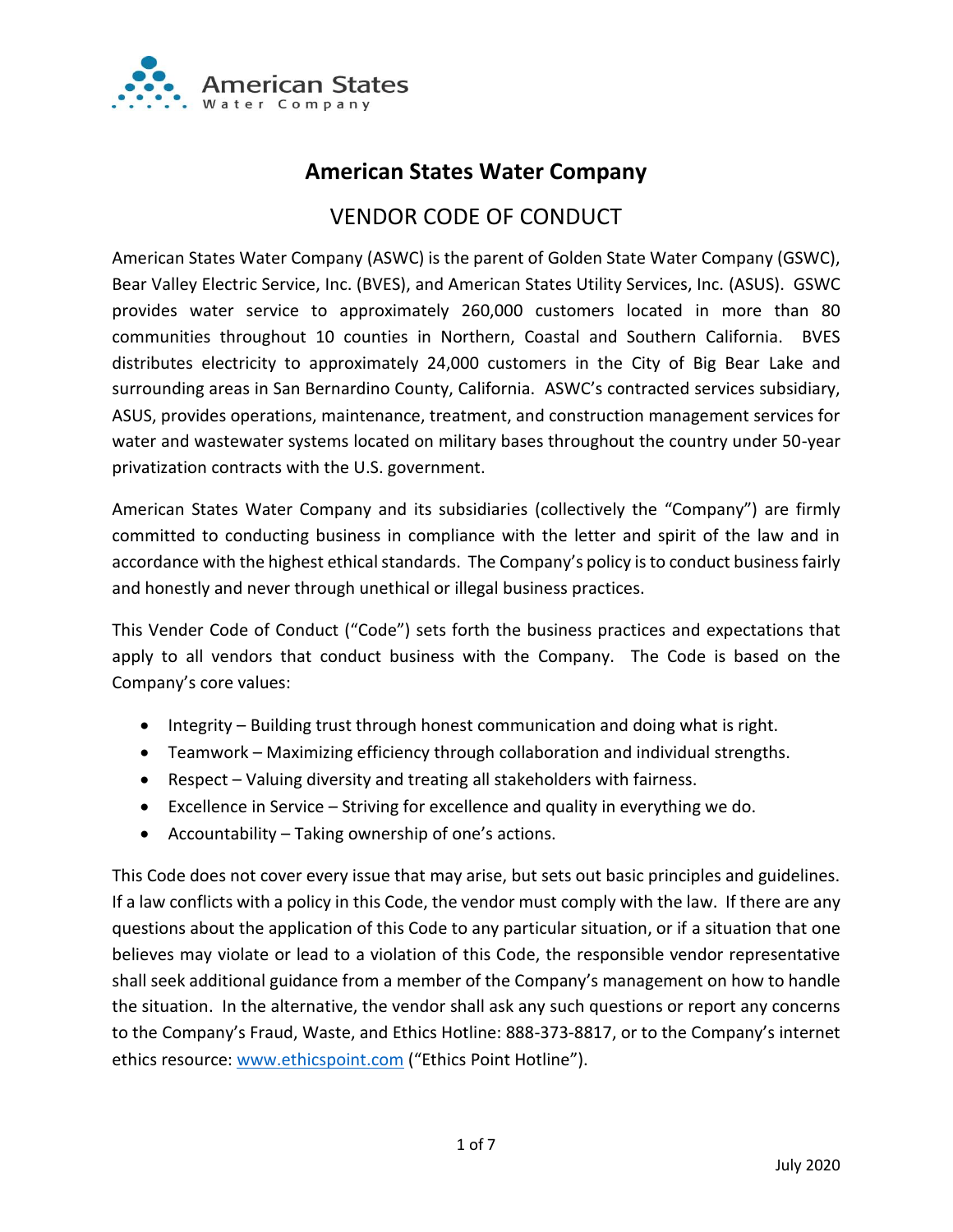# **General Ethical Standards**

The Company expects vendors to operate in full compliance with applicable laws, rules, and regulations, and shall at all times act in a legal and ethical manner in all aspects of their dealings with their employees, their customers, their vendors and all governmental agencies.

### **Complying with Laws, Rules and Regulations**

#### Antitrust and Fair Competition Laws

Vendors are expected to compete fairly and comply with all applicable laws and regulations that prohibit unlawful restraints of trade or monopolies, or unfair or deceptive business practices. Vendors must avoid agreements, formal or otherwise, with their competitors to restrain trade, such as agreements to fix prices, rig bids, or divide territories or markets. Vendors must not misrepresent their products or services, or their competitors' products or services.

### Insider Trading Laws and Regulations

Vendors are expected to comply with the U.S. securities laws that prohibit individuals from buying or selling securities when they know material information that is not available to the public and prohibit sharing such information with others. This includes information related to the Company and trading in ASWC securities.

#### Customs and Import/Export Laws

Vendors are expected to ensure that any transfer of products, services, software, equipment, information or knowledge across the U.S. and other borders is lawful and in accordance with applicable laws, rules, and regulations, including, but not limited to, the U.S. Export Administration Act, the Export Control Reform Act, and the Defense Trade Controls Act.

### Political Contribution and Lobbyist Activities

Vendors are expected to follow all federal, state, and local government laws and regulations, limits, and reporting requirements pertaining to political contributions and lobbyist activities. Vendors are to make no contribution on behalf of the Company without its express written authorization.

#### Conflict Minerals Laws

Vendors are expected to follow all federal, state, and local government laws and regulations, limits, and reporting requirements pertaining to conflict minerals identification and usage. Vendors are to provide certifications to the Company regarding whether Conflict Minerals are utilized in any products provided to the Company.

### Cybersecurity Laws

Vendors are expected to follow all federal, state, and local government laws and regulations, limits, and reporting requirements pertaining to cybersecurity. Vendors are to provide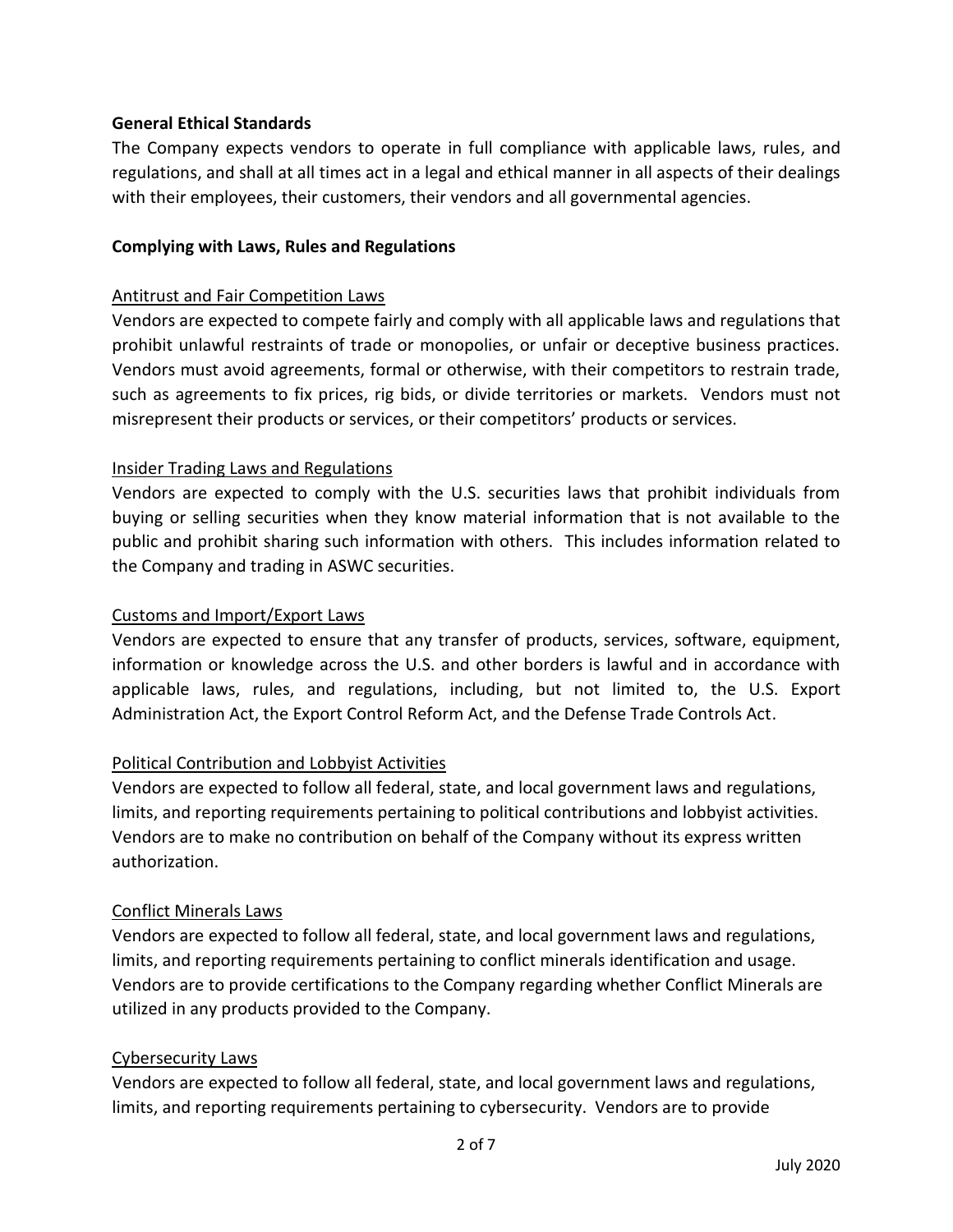certifications to the Company regarding whether they have conducted a risk assessment and that they are in compliance and have established and have in place an active cybersecurity plan and process.

# **Health, Safety, and Environment**

The Company is committed to the health and safety of its employees and to the public, and as such, vendors are expected to support this commitment, and must comply with all applicable health, safety, and environmental laws and regulations and to follow all applicable policies and procedures.

### Health and Safety

Vendors are expected to be committed to the health and safety of their employees, the Company's employees and its customers, and the public; ensure that required training of personnel, including sub-vendors and subcontractors, has been completed prior to starting any work for the Company; control exposure to safety hazards to workers, the public, and others; and ensure workers stop any time unsafe conditions or behaviors are observed until the job can be completed safely.

### Environmental Laws and Regulations

Vendors are expected to comply with all applicable environmental laws and regulations, and conduct their operations in a way that protects the environment.

# Drugs and Alcohol

The Company maintains a work environment free of illegal drugs and alcohol. The use of illegal drugs and alcohol can endanger lives and impact performance. The use, transfer, sale or possession of illegal drugs, alcohol or other controlled substances by the vendor is prohibited. Vendors are expected to maintain a work environment free of illegal drugs and alcohol and comply with the prohibitions listed above.

### Employment Practices and Expectations

All vendors are expected to respect and value the contributions that people of different characteristics, experiences and backgrounds offer. Vendors must promote a cooperative and productive work environment by supporting diversity of their workforce and commitment to providing equal employment opportunity to all qualified persons. Vendors must not unlawfully discriminate on any basis, including, but not limited to, race, religion, color, national origin, ancestry, physical disability, mental disability, legally protected medical condition (i.e., cancerrelated or genetic characteristic or information; pregnancy, childbirth or related medical condition), marital status, sex, gender, gender identity or expression, sexual orientation, age over 40, military or veteran status or any other basis protected by federal, state, or local law. Vendors must not tolerate harassment in any form. Vendors shall comply with the Immigration Reform and Control Act of 1986 by employing only those persons authorized to work in the United States.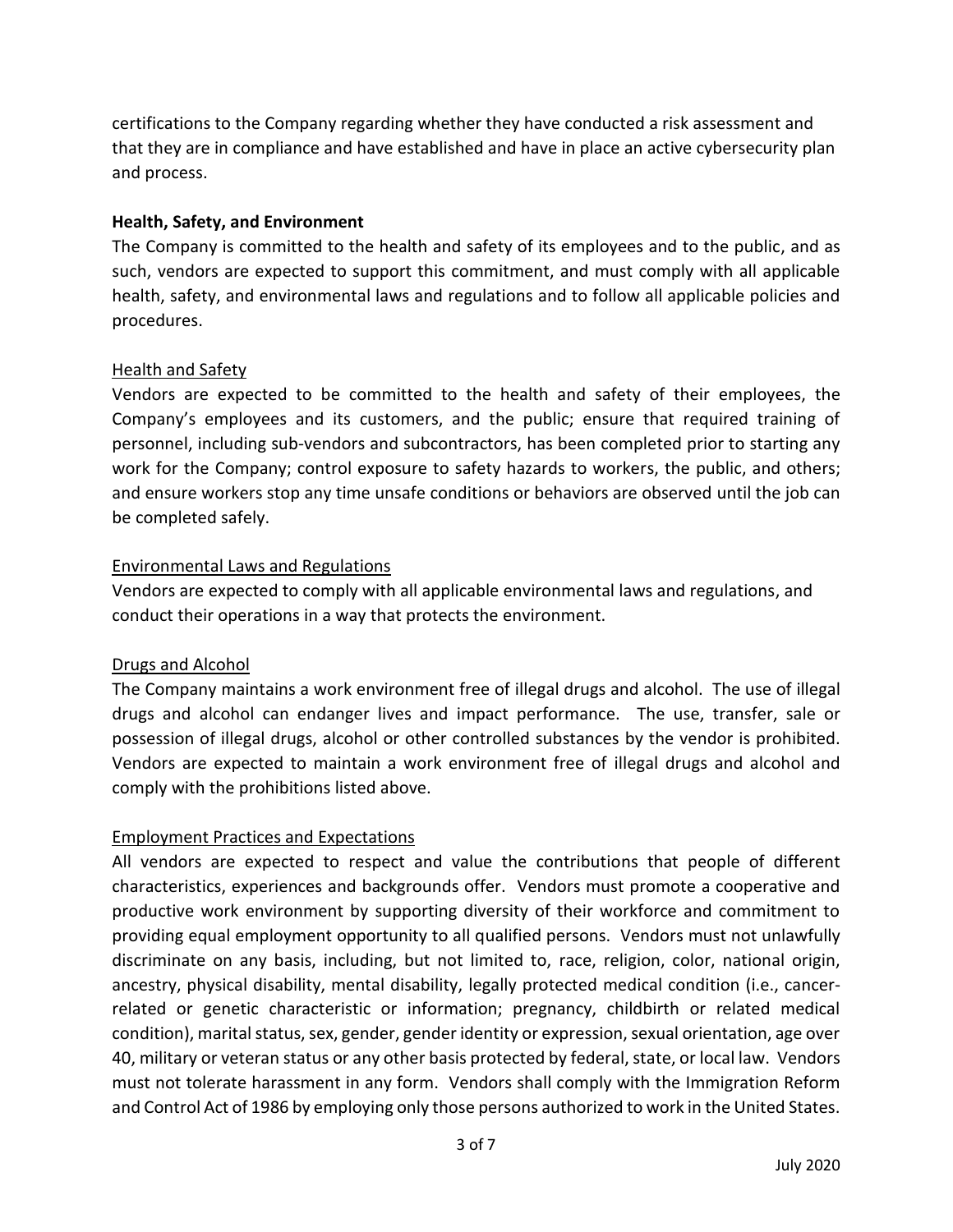# **Conflicts of Interest**

The Company expects its vendors to act in the Company's best interests and to support its Conflicts of Interest Policy. Vendors must never improperly benefit at the expense of the Company. Avoiding conflicts of interest, and the appearance of conflict, is a key aspect of acting with integrity and striving for excellence. This includes adhering to the following prohibitions:

### Business Opportunities

Vendors must never allow a Company employee who may be in a position to influence business decisions involving the vendor, to hold any position with or have a significant financial interest or other substantial relationship with that vendor.

### Gifts and Entertainment

Vendors must abide by the Company's policy regarding the restrictions on business courtesies including gifts, meals, and entertainment to its employees. The Company prohibits employees from exchanging business courtesies that are designed or intended to obtain preferential treatment in a business transaction.

The Company strongly discourages the giving of gifts to its employees. However, unless prohibited by law or departmental policy, Company employees may accept occasional and reasonable business courtesies including gifts of a nominal value for which there is no likelihood of improper influence or what could be perceived as improper influence. Upon the Company's request, the vendor must provide this record and documentation to the Company within 90 days. Vendors as well as the Company's employee(s) found in violation of its business courtesy policy are subject to disciplinary action up to and including termination.

# Disclosure and Notification of Potential Conflict of Interest

Vendors shall disclose any potential conflict of interest to the Company, including any potential conflict of interest involving a subcontractor or other party.

### **Anti-Corruption and Bribery**

# Influencing Bids and Contract Negotiations

Vendors must help safeguard and maintain the integrity of the Company's bid and contract negotiation process. Vendors shall refrain from initiating or participating in private discussions about a bid or proposed contract (prior to an award) with any Company employee or business contact not specifically authorized to speak on its behalf in order to influence the outcome of a bid or contract award. This prohibition does not apply to a vendor's disclosure and notification of potential conflicts of interest or reporting of violations or concerns to the Company.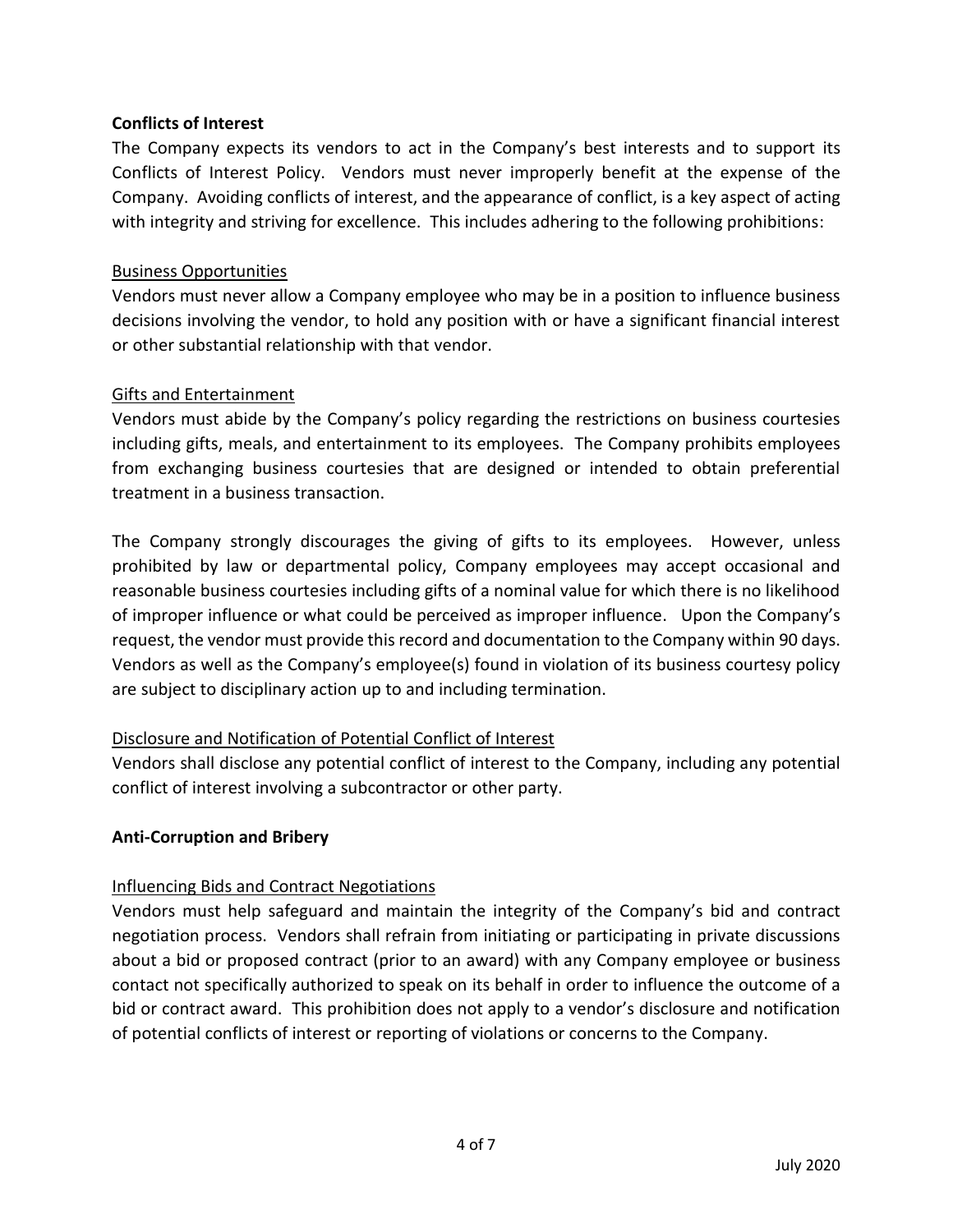# **Employment Practices and Conduct in the Workplace**

The Company is committed to providing a workplace environment that is based upon respect and integrity and that promotes teamwork and excellent performance. Vendors are expected to act in ways that support these goals and must comply with all applicable labor and human rights laws including the following:

# Equal Opportunity and Non-Discrimination

Vendors must provide equal employment opportunities to employees and job applicants and maintain a workplace free from discrimination and retaliation that is unlawful under federal, state, or local law. Vendors must provide equal opportunity to all, regardless of race, religion, color, national origin, ancestry, physical disability, mental disability, legally protected medical condition (i.e., cancer-related or genetic characteristic or information; pregnancy, childbirth or related medical condition), marital status, sex, gender, gender identity or expression, sexual orientation, age over 40, military or veteran status or any other basis protected by federal, state, or local law.

### Child Labor

Vendors must prohibit the employment of individuals under the legal minimum working age of the jurisdiction or country where the vendor operates, unless that requirement is below the standards established by the International Labor Organization (ILO) (generally requires workers to be 15 years or older for non-hazardous conditions and 16 or older for positions identified as potentially hazardous). In such cases, the vendor must meet the ILO standards.

# Forced or Compulsory Labor

Vendors must prohibit the use of forced or involuntary labor whether bonded, imprisoned, or indentured, including debt servitude.

# Working Hours

Vendors must comply with all work hour laws and regulations, including laws of other countries as applicable.

### Wages and Benefits

Vendors must comply with all applicable wage and benefit laws and regulations, including laws of other countries as applicable.

### Freedom of Association

Vendors must comply with all applicable laws relating to employees' rights to engage in concerted activity or collective bargaining, including laws of other countries as applicable.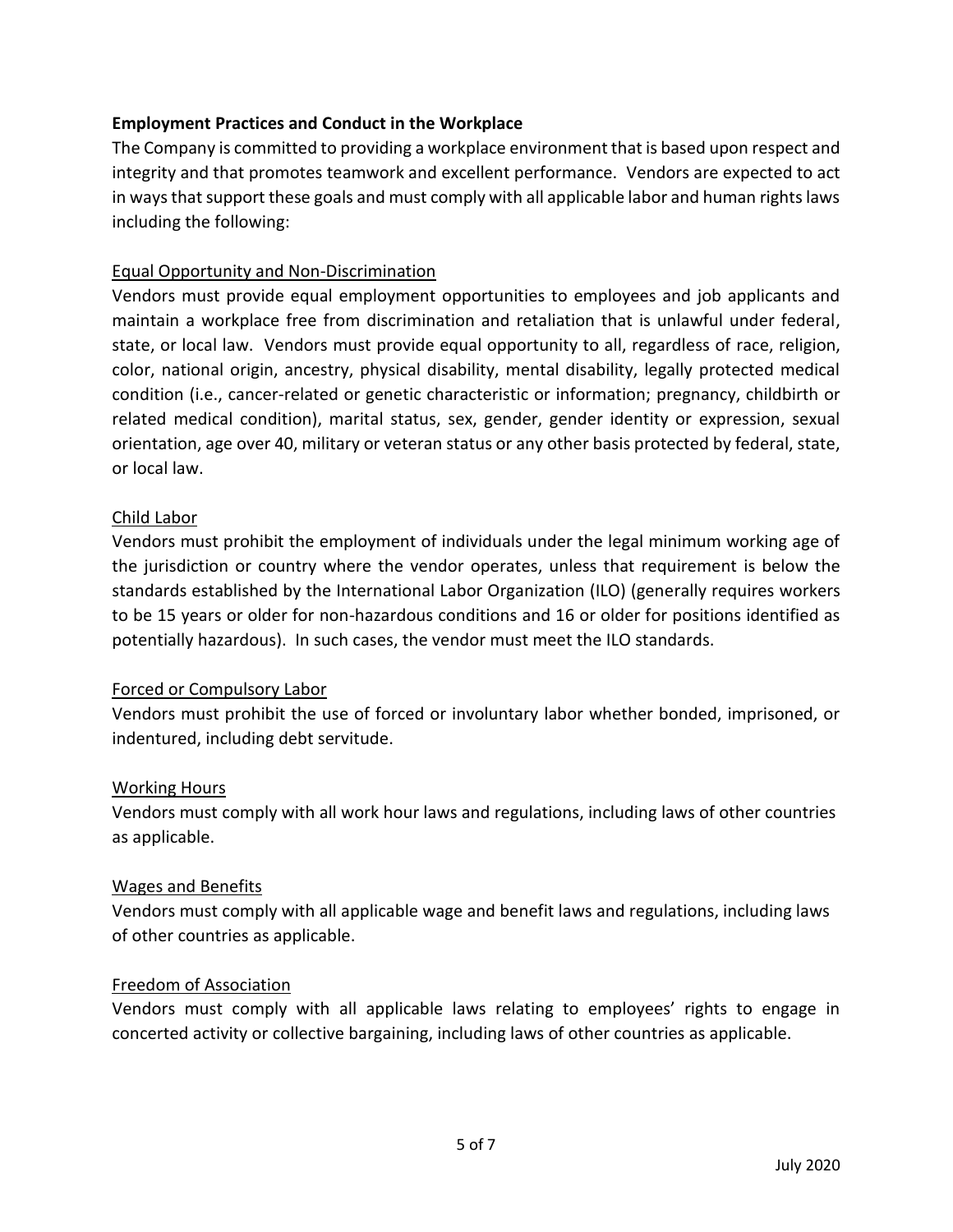# Fitness for Duty

Vendors must ensure that their employees are not under the influence, or in possession of alcohol or other controlled substances that impair their ability to perform their work in a safe and reliable manner.

# Harassment Free Workplace

Vendors must prohibit harassment, including sexual harassment, in the workplace. Harassment, whether overt or subtle, is forbidden by the Company and will not be tolerated.

# Whistleblower Protections and Non-Retaliation

The Company's compliance, reporting and non-retaliation policy prohibits retaliation in any form against a person for reporting a compliance or ethical issue or for any other reason. The Company's goal is to have a work environment where employees and vendors feel safe to report issues without fear of retaliation or retribution.

The Company expects its vendors to protect an individual's right to report misconduct or noncompliance with regulations or other ethical issues. Vendors must comply with Whistleblower laws, including those promulgated by the Securities and Exchange Commission (SEC) and Commodities Futures Trading Commission (CFTC). These laws can include requirements such as protecting the individual from retaliation and providing confidential reporting mechanisms. Vendors are expected to bring suspected misconduct (e.g., violation of the Company's policies or illegal or unethical actions) to the attention of a member of the Company's management; vendors may also contact the Company's Ethics Point Hotline to confidentially report any suspected misconduct.

# **No Retaliation**

This Vendor Code of Conduct policy prohibits intimidation or retaliation against anyone who reports a compliance concern in good faith, or participates in good faith with any investigation or other proceeding related to such a report. Reports made through the Company's Ethics Point Hotline and those made through any of the other resources identified in the Code or in any other appropriate manner will be investigated and the appropriate action will be taken.

# Confidentiality

Any good faith communication of possible violations will be treated in as confidential a manner as the Company determines is possible under the circumstances and consistent with any obligation by the Company to investigate.